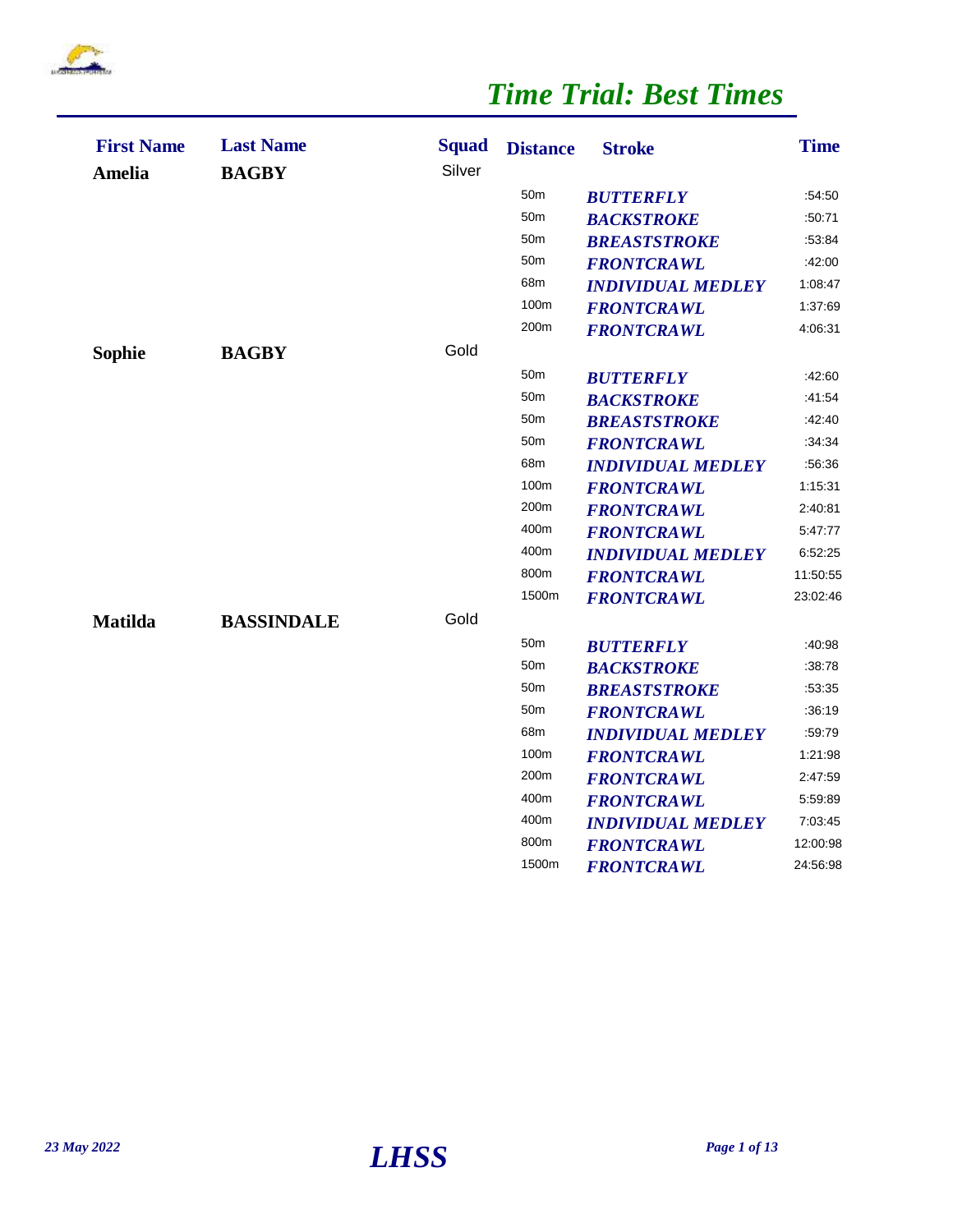

| <b>First Name</b><br>Joshua | <b>Last Name</b><br><b>BEADSWORTH</b> | <b>Squad</b><br>Gold | <b>Distance</b> | <b>Stroke</b>            | <b>Time</b> |
|-----------------------------|---------------------------------------|----------------------|-----------------|--------------------------|-------------|
|                             |                                       |                      | 50 <sub>m</sub> | <b>BUTTERFLY</b>         | :37.88      |
|                             |                                       |                      | 50 <sub>m</sub> | <b>BACKSTROKE</b>        | :36:53      |
|                             |                                       |                      | 50 <sub>m</sub> | <b>BREASTSTROKE</b>      | :46:19      |
|                             |                                       |                      | 50 <sub>m</sub> | <b>FRONTCRAWL</b>        | :32:75      |
|                             |                                       |                      | 68m             | <b>INDIVIDUAL MEDLEY</b> | :56:44      |
|                             |                                       |                      | 100m            | <b>FRONTCRAWL</b>        | 1:13:07     |
|                             |                                       |                      | 200m            | <b>FRONTCRAWL</b>        | 2:38:54     |
|                             |                                       |                      | 400m            | <b>FRONTCRAWL</b>        | 5:42:77     |
|                             |                                       |                      | 400m            | <b>INDIVIDUAL MEDLEY</b> | 6:59:77     |
|                             |                                       |                      | 800m            | <b>FRONTCRAWL</b>        | 11:47:45    |
|                             |                                       |                      | 1500m           | <b>FRONTCRAWL</b>        | 21:36:98    |
| <b>Elizabeth</b>            | <b>BROWN</b>                          | Gold                 |                 |                          |             |
|                             |                                       |                      | 50 <sub>m</sub> | <b>BUTTERFLY</b>         | :42:69      |
|                             |                                       |                      | 50 <sub>m</sub> | <b>BACKSTROKE</b>        | :41:50      |
|                             |                                       |                      | 50 <sub>m</sub> | <b>BREASTSTROKE</b>      | :44:88      |
|                             |                                       |                      | 50 <sub>m</sub> | <b>FRONTCRAWL</b>        | :35:06      |
|                             |                                       |                      | 68m             | <b>INDIVIDUAL MEDLEY</b> | :58:37      |
|                             |                                       |                      | 100m            | <b>FRONTCRAWL</b>        | 1:17:72     |
|                             |                                       |                      | 200m            | <b>FRONTCRAWL</b>        | 2:46:25     |
|                             |                                       |                      | 400m            | <b>FRONTCRAWL</b>        | 5:53:44     |
|                             |                                       |                      | 400m            | <b>INDIVIDUAL MEDLEY</b> | 7:14:78     |
|                             |                                       |                      | 800m            | <b>FRONTCRAWL</b>        | 12:25:31    |
| <b>Hannah</b>               | <b>BUZZARD</b>                        | Gold                 |                 |                          |             |
|                             |                                       |                      | 50 <sub>m</sub> | <b>BUTTERFLY</b>         | :36:44      |
|                             |                                       |                      | 50 <sub>m</sub> | <b>BACKSTROKE</b>        | :39.91      |
|                             |                                       |                      | 50 <sub>m</sub> | <b>BREASTSTROKE</b>      | :45:34      |
|                             |                                       |                      | 50 <sub>m</sub> | <b>FRONTCRAWL</b>        | :35:27      |
|                             |                                       |                      | 68m             | <b>INDIVIDUAL MEDLEY</b> | :55:52      |
|                             |                                       |                      | 100m            | <b>FRONTCRAWL</b>        | 1:16:00     |
|                             |                                       |                      | 200m            | <b>FRONTCRAWL</b>        | 2:40:07     |
|                             |                                       |                      | 400m            | <b>INDIVIDUAL MEDLEY</b> | 6:33:77     |
|                             |                                       |                      | 800m            | <b>FRONTCRAWL</b>        | 12:04:06    |
|                             |                                       |                      | 1500m           | <b>FRONTCRAWL</b>        | 23:07:88    |

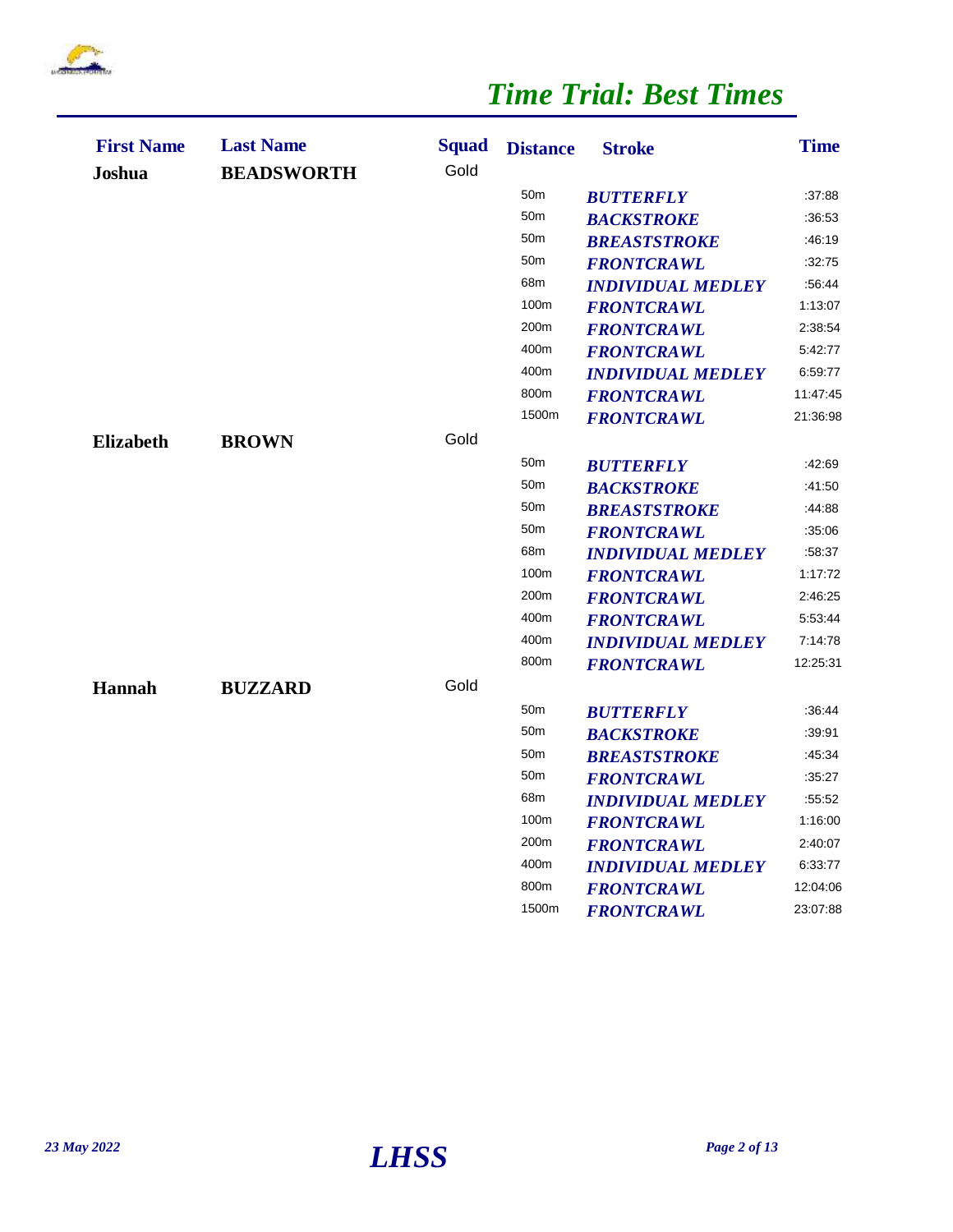

| <b>First Name</b><br><b>Liberty</b> | <b>Last Name</b><br><b>BUZZARD</b> | <b>Squad</b><br><b>SilverPlus</b> | <b>Distance</b> | <b>Stroke</b>            | <b>Time</b> |
|-------------------------------------|------------------------------------|-----------------------------------|-----------------|--------------------------|-------------|
|                                     |                                    |                                   | 50 <sub>m</sub> | <b>BUTTERFLY</b>         | :47:00      |
|                                     |                                    |                                   | 50 <sub>m</sub> | <b>BACKSTROKE</b>        | :49:17      |
|                                     |                                    |                                   | 50 <sub>m</sub> | <b>BREASTSTROKE</b>      | :59:63      |
|                                     |                                    |                                   | 50 <sub>m</sub> | <b>FRONTCRAWL</b>        | :43:28      |
|                                     |                                    |                                   | 68m             | <b>INDIVIDUAL MEDLEY</b> | 1:08:79     |
|                                     |                                    |                                   | 100m            | <b>FRONTCRAWL</b>        | 1:40:50     |
|                                     |                                    |                                   | 200m            | <b>FRONTCRAWL</b>        | 4:26:25     |
|                                     |                                    |                                   | 800m            | <b>FRONTCRAWL</b>        | 17:16:59    |
|                                     |                                    |                                   | 1500m           | <b>FRONTCRAWL</b>        | 32:06:88    |
| <b>Pippa</b>                        | <b>CLARK</b>                       | <b>Bronze</b>                     |                 |                          |             |
|                                     |                                    |                                   | 50 <sub>m</sub> | <b>BUTTERFLY</b>         | 1:23:19     |
|                                     |                                    |                                   | 50 <sub>m</sub> | <b>BACKSTROKE</b>        | 1:02:18     |
|                                     |                                    |                                   | 50 <sub>m</sub> | <b>BREASTSTROKE</b>      | 1:17:25     |
|                                     |                                    |                                   | 50 <sub>m</sub> | <b>FRONTCRAWL</b>        | :57:65      |
|                                     |                                    |                                   | 68m             | <b>INDIVIDUAL MEDLEY</b> | 1:33:00     |
|                                     |                                    |                                   | 100m            | <b>FRONTCRAWL</b>        | 2:18:05     |
|                                     |                                    |                                   | 200m            | <b>FRONTCRAWL</b>        | 4:37:29     |
| <b>Ben</b>                          | <b>COOK</b>                        | Gold                              |                 |                          |             |
|                                     |                                    |                                   | 50 <sub>m</sub> | <b>BUTTERFLY</b>         | :35.65      |
|                                     |                                    |                                   | 50 <sub>m</sub> | <b>BACKSTROKE</b>        | :39:03      |
|                                     |                                    |                                   | 50 <sub>m</sub> | <b>BREASTSTROKE</b>      | :42:53      |
|                                     |                                    |                                   | 50 <sub>m</sub> | <b>FRONTCRAWL</b>        | :31:40      |
|                                     |                                    |                                   | 68m             | <b>INDIVIDUAL MEDLEY</b> | :52:91      |
|                                     |                                    |                                   | 100m            | <b>FRONTCRAWL</b>        | 1:09:28     |
|                                     |                                    |                                   | 200m            | <b>FRONTCRAWL</b>        | 2:33:10     |
|                                     |                                    |                                   | 400m            | <b>FRONTCRAWL</b>        | 5:34:90     |
|                                     |                                    |                                   | 400m            | <b>INDIVIDUAL MEDLEY</b> | 6:46:68     |
|                                     |                                    |                                   | 800m            | <b>FRONTCRAWL</b>        | 11:49:22    |
|                                     |                                    |                                   | 1500m           | <b>FRONTCRAWL</b>        | 22:37:67    |
| Marija                              | <b>DAUKSAITE</b>                   | <b>BronzePlus</b>                 |                 |                          |             |
|                                     |                                    |                                   | 50 <sub>m</sub> | <b>BUTTERFLY</b>         | 1:01:31     |
|                                     |                                    |                                   | 50 <sub>m</sub> | <b>BACKSTROKE</b>        | :57:75      |
|                                     |                                    |                                   | 50 <sub>m</sub> | <b>BREASTSTROKE</b>      | 1:04:29     |
|                                     |                                    |                                   | 50 <sub>m</sub> | <b>FRONTCRAWL</b>        | :55:92      |
|                                     |                                    |                                   | 68m             | <b>INDIVIDUAL MEDLEY</b> | 1:23:94     |
|                                     |                                    |                                   | 100m            | <b>FRONTCRAWL</b>        | 2:10:59     |
|                                     |                                    |                                   | 200m            | <b>FRONTCRAWL</b>        | 5:06:10     |

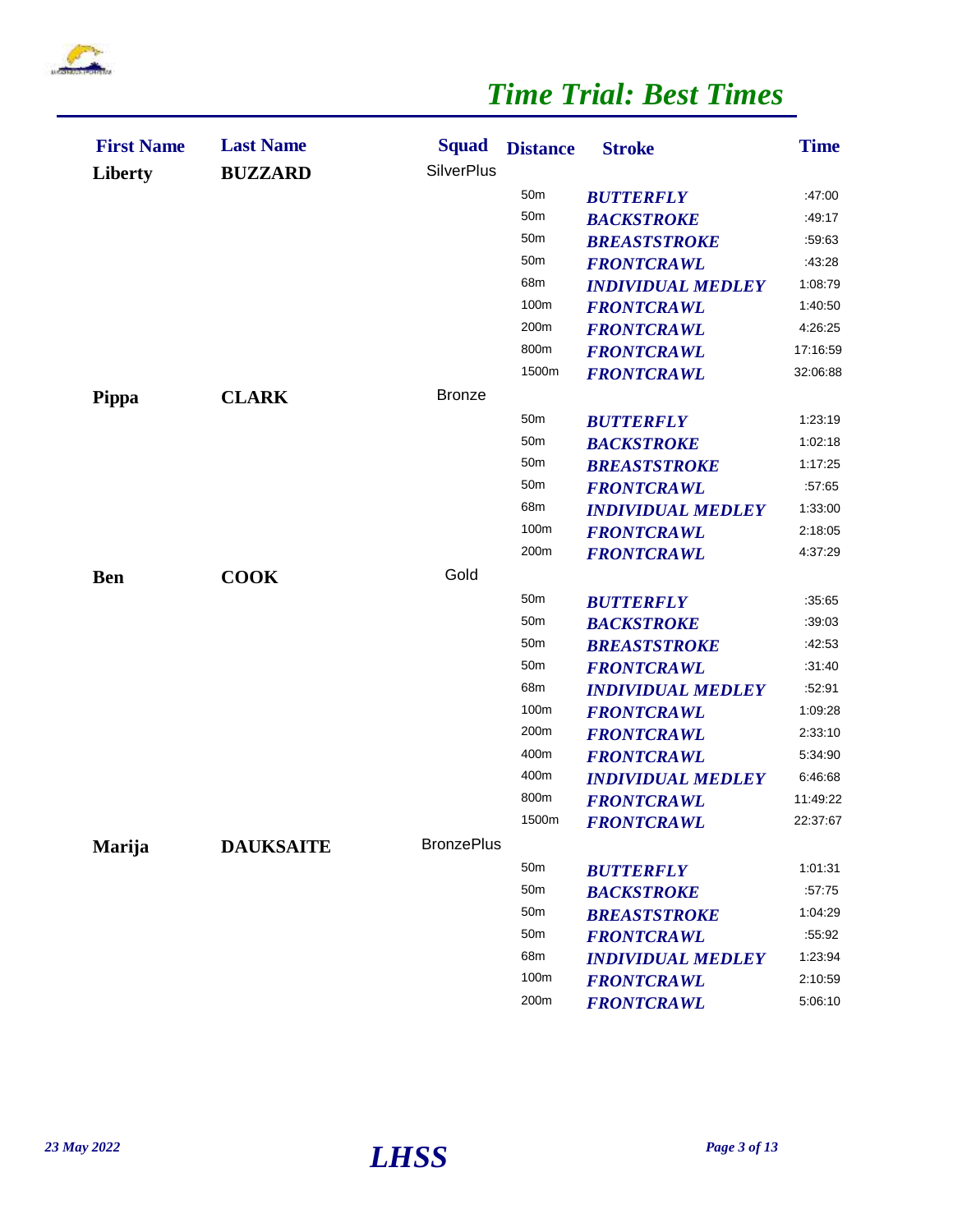

| <b>First Name</b><br><b>Jacob</b> | <b>Last Name</b><br><b>EVERED</b> | <b>Squad</b><br>Gold | <b>Distance</b> | <b>Stroke</b>            | <b>Time</b> |
|-----------------------------------|-----------------------------------|----------------------|-----------------|--------------------------|-------------|
|                                   |                                   |                      | 50 <sub>m</sub> | <b>BUTTERFLY</b>         | :41.97      |
|                                   |                                   |                      | 50 <sub>m</sub> | <b>BACKSTROKE</b>        | :37.56      |
|                                   |                                   |                      | 50 <sub>m</sub> | <b>BREASTSTROKE</b>      | :51:22      |
|                                   |                                   |                      | 50 <sub>m</sub> | <b>FRONTCRAWL</b>        | :34.21      |
|                                   |                                   |                      | 68m             | <b>INDIVIDUAL MEDLEY</b> | :57:44      |
|                                   |                                   |                      | 100m            | <b>FRONTCRAWL</b>        | 1:17:72     |
|                                   |                                   |                      | 200m            | <b>FRONTCRAWL</b>        | 2:40:19     |
|                                   |                                   |                      | 400m            | <b>FRONTCRAWL</b>        | 5:51:83     |
|                                   |                                   |                      | 400m            | <b>INDIVIDUAL MEDLEY</b> | 7:38:13     |
|                                   |                                   |                      | 800m            | <b>FRONTCRAWL</b>        | 12:15:67    |
|                                   |                                   |                      | 1500m           | <b>FRONTCRAWL</b>        | 24:20:78    |
| <b>Asher</b>                      | <b>FLETCHER</b>                   | Gold                 |                 |                          |             |
|                                   |                                   |                      | 50 <sub>m</sub> | <b>BUTTERFLY</b>         | :37.90      |
|                                   |                                   |                      | 50 <sub>m</sub> | <b>BACKSTROKE</b>        | :40:12      |
|                                   |                                   |                      | 50 <sub>m</sub> | <b>BREASTSTROKE</b>      | :49:00      |
|                                   |                                   |                      | 50 <sub>m</sub> | <b>FRONTCRAWL</b>        | :34:78      |
|                                   |                                   |                      | 68m             | <b>INDIVIDUAL MEDLEY</b> | :59:23      |
|                                   |                                   |                      | 100m            | <b>FRONTCRAWL</b>        | 1:20:10     |
|                                   |                                   |                      | 200m            | <b>FRONTCRAWL</b>        | 2:54:21     |
|                                   |                                   |                      | 400m            | <b>FRONTCRAWL</b>        | 5:58:89     |
|                                   |                                   |                      | 400m            | <b>INDIVIDUAL MEDLEY</b> | 6:55:87     |
|                                   |                                   |                      | 800m            | <b>FRONTCRAWL</b>        | 12:15:78    |
| Arnav                             | <b>GADAKH</b>                     | <b>Bronze</b>        |                 |                          |             |
|                                   |                                   |                      | 50 <sub>m</sub> | <b>BUTTERFLY</b>         | 1:31:45     |
|                                   |                                   |                      | 50 <sub>m</sub> | <b>BACKSTROKE</b>        | 1:04:53     |
|                                   |                                   |                      | 50 <sub>m</sub> | <b>BREASTSTROKE</b>      | 1:06:99     |
|                                   |                                   |                      | 50 <sub>m</sub> | <b>FRONTCRAWL</b>        | :56:66      |
|                                   |                                   |                      | 68m             | <b>INDIVIDUAL MEDLEY</b> | 1:34:84     |
|                                   |                                   |                      | 100m            | <b>FRONTCRAWL</b>        | 2:18:34     |
| <b>Sophie</b>                     | <b>GODWIN</b>                     | Silver               |                 |                          |             |
|                                   |                                   |                      | 50 <sub>m</sub> | <b>BUTTERFLY</b>         | 1:11:01     |
|                                   |                                   |                      | 50 <sub>m</sub> | <b>BACKSTROKE</b>        | :53:56      |
|                                   |                                   |                      | 50m             | <b>BREASTSTROKE</b>      | 1:07:72     |
|                                   |                                   |                      | 50 <sub>m</sub> | <b>FRONTCRAWL</b>        | :54:60      |
|                                   |                                   |                      | 68m             | <b>INDIVIDUAL MEDLEY</b> | 1:23:95     |
|                                   |                                   |                      | 100m            | <b>FRONTCRAWL</b>        | 2:01:66     |
|                                   |                                   |                      | 200m            | <b>FRONTCRAWL</b>        | 4:12:03     |

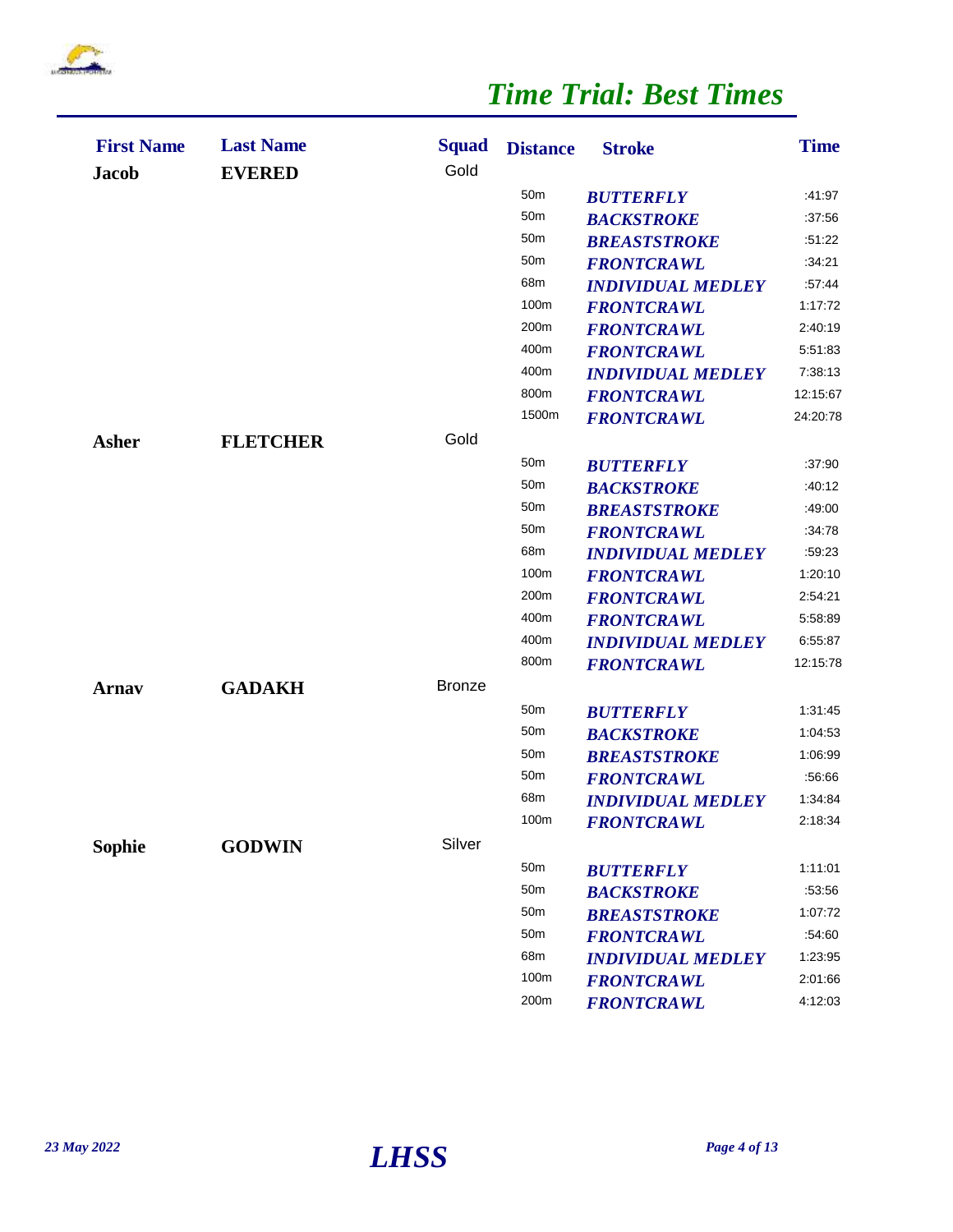

| <b>First Name</b><br><b>Toby</b> | <b>Last Name</b><br><b>GODWIN</b> | <b>Squad</b><br>Gold | <b>Distance</b> | <b>Stroke</b>            | <b>Time</b> |
|----------------------------------|-----------------------------------|----------------------|-----------------|--------------------------|-------------|
|                                  |                                   |                      | 50m             | <b>BUTTERFLY</b>         | :40.75      |
|                                  |                                   |                      | 50m             | <b>BACKSTROKE</b>        | :37:19      |
|                                  |                                   |                      | 50 <sub>m</sub> | <b>BREASTSTROKE</b>      | :42:61      |
|                                  |                                   |                      | 50 <sub>m</sub> | <b>FRONTCRAWL</b>        | :32:71      |
|                                  |                                   |                      | 68m             | <b>INDIVIDUAL MEDLEY</b> | :54:40      |
|                                  |                                   |                      | 100m            | <b>FRONTCRAWL</b>        | 1:14:40     |
|                                  |                                   |                      | 200m            | <b>FRONTCRAWL</b>        | 2:43:69     |
|                                  |                                   |                      | 400m            | <b>FRONTCRAWL</b>        | 5:24:87     |
|                                  |                                   |                      | 400m            | <b>INDIVIDUAL MEDLEY</b> | 6:30:97     |
|                                  |                                   |                      | 800m            | <b>FRONTCRAWL</b>        | 11:43:89    |
|                                  |                                   |                      | 1500m           | <b>FRONTCRAWL</b>        | 21:25:89    |
| Ella                             | <b>HARRISON</b>                   | Gold                 |                 |                          |             |
|                                  |                                   |                      | 50 <sub>m</sub> | <b>BUTTERFLY</b>         | :41.96      |
|                                  |                                   |                      | 50 <sub>m</sub> | <b>BACKSTROKE</b>        | :39:82      |
|                                  |                                   |                      | 50 <sub>m</sub> | <b>BREASTSTROKE</b>      | :51:00      |
|                                  |                                   |                      | 50m             | <b>FRONTCRAWL</b>        | :36:50      |
|                                  |                                   |                      | 68m             | <b>INDIVIDUAL MEDLEY</b> | :59:43      |
|                                  |                                   |                      | 100m            | <b>FRONTCRAWL</b>        | 1:20:62     |
|                                  |                                   |                      | 200m            | <b>FRONTCRAWL</b>        | 2:49:86     |
|                                  |                                   |                      | 400m            | <b>FRONTCRAWL</b>        | 6:01:33     |
|                                  |                                   |                      | 400m            | <b>INDIVIDUAL MEDLEY</b> | 7:03:53     |
|                                  |                                   |                      | 800m            | <b>FRONTCRAWL</b>        | 12:20:22    |
|                                  |                                   |                      | 1500m           | <b>FRONTCRAWL</b>        | 24:58:51    |
| <b>Ellie</b>                     | <b>HATHERLEY</b>                  | <b>SilverPlus</b>    |                 |                          |             |
|                                  |                                   |                      | 50 <sub>m</sub> | <b>BUTTERFLY</b>         | :58:08      |
|                                  |                                   |                      | 50m             | <b>BACKSTROKE</b>        | :52:52      |
|                                  |                                   |                      | 50m             | <b>BREASTSTROKE</b>      | 1:02:20     |
|                                  |                                   |                      | 50m             | <b>FRONTCRAWL</b>        | :41:90      |
|                                  |                                   |                      | 68m             | <b>INDIVIDUAL MEDLEY</b> | 1:14:81     |
|                                  |                                   |                      | 200m            | <b>FRONTCRAWL</b>        | 3:38:40     |
| <b>Elliott</b>                   | <b>HOUSE</b>                      | <b>Bronze</b>        |                 |                          |             |
|                                  |                                   |                      | 50 <sub>m</sub> | <b>BUTTERFLY</b>         | 1:07:85     |
|                                  |                                   |                      | 50 <sub>m</sub> | <b>BACKSTROKE</b>        | :55:99      |
|                                  |                                   |                      | 50 <sub>m</sub> | <b>BREASTSTROKE</b>      | 1:09:72     |
|                                  |                                   |                      | 50 <sub>m</sub> | <b>FRONTCRAWL</b>        | :59:88      |
|                                  |                                   |                      | 68m             | <b>INDIVIDUAL MEDLEY</b> | 1:26:50     |
|                                  |                                   |                      | 100m            | <b>FRONTCRAWL</b>        | 2:19:94     |
|                                  |                                   |                      | 200m            | <b>FRONTCRAWL</b>        | 5:05:31     |

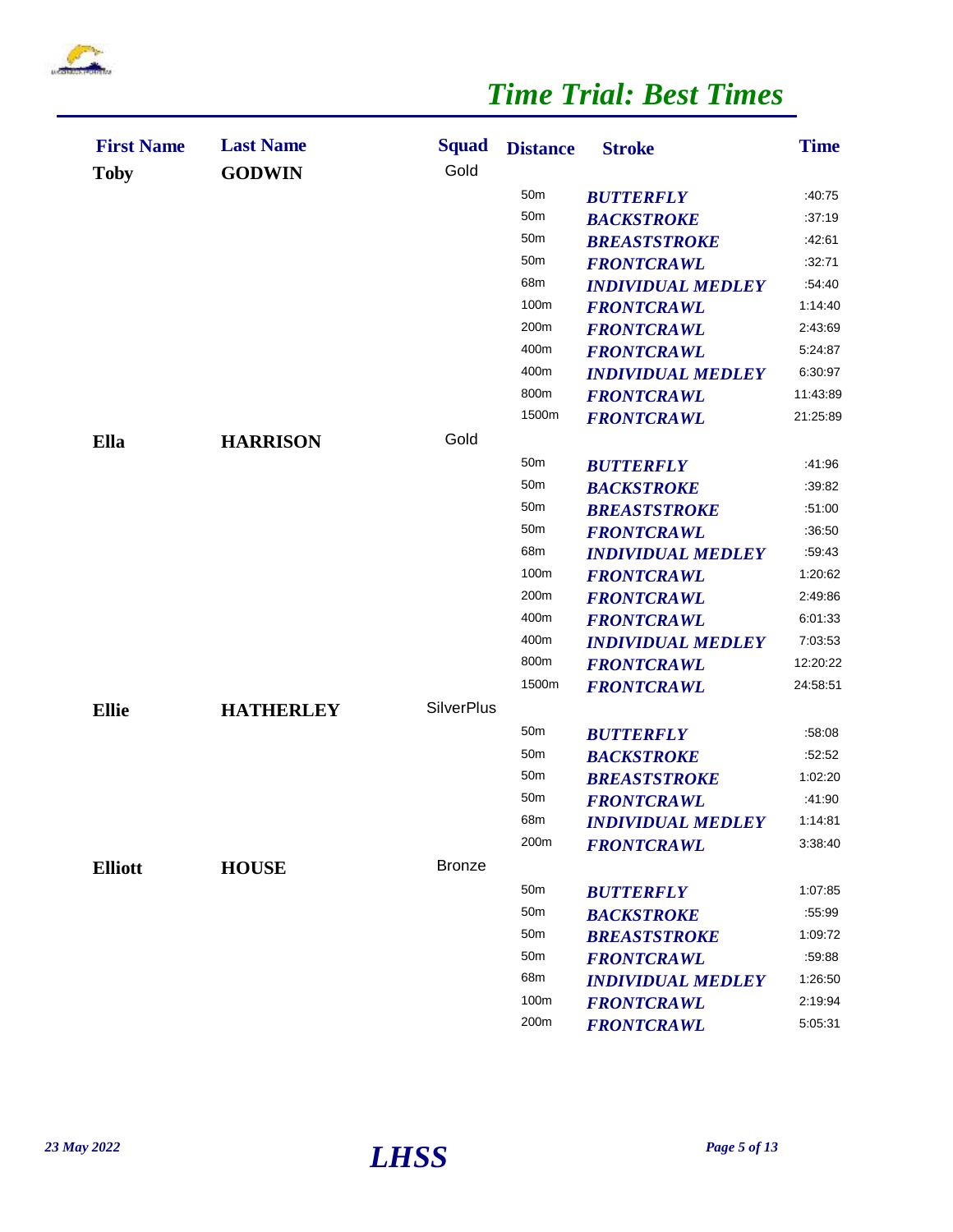

| <b>First Name</b><br><b>Chloe</b> | <b>Last Name</b><br><b>JONES</b> | <b>Squad</b><br><b>Bronze</b> | <b>Distance</b> | <b>Stroke</b>            | <b>Time</b> |
|-----------------------------------|----------------------------------|-------------------------------|-----------------|--------------------------|-------------|
|                                   |                                  |                               | 50 <sub>m</sub> | <b>BUTTERFLY</b>         | 1:36:29     |
|                                   |                                  |                               | 50 <sub>m</sub> | <b>BACKSTROKE</b>        | 1:06:50     |
|                                   |                                  |                               | 50 <sub>m</sub> | <b>BREASTSTROKE</b>      | 1:17:84     |
|                                   |                                  |                               | 50 <sub>m</sub> | <b>FRONTCRAWL</b>        | 1:04:09     |
|                                   |                                  |                               | 68m             | <b>INDIVIDUAL MEDLEY</b> | 1:43:50     |
|                                   |                                  |                               | 100m            | <b>FRONTCRAWL</b>        | 2:27:81     |
|                                   |                                  |                               | 200m            | <b>FRONTCRAWL</b>        | 5:54:43     |
| <b>Sam</b>                        | <b>KENT</b>                      | <b>SilverPlus</b>             |                 |                          |             |
|                                   |                                  |                               | 50 <sub>m</sub> | <b>BUTTERFLY</b>         | 1:01:70     |
|                                   |                                  |                               | 50 <sub>m</sub> | <b>BACKSTROKE</b>        | :50:87      |
|                                   |                                  |                               | 50 <sub>m</sub> | <b>BREASTSTROKE</b>      | 1:03:12     |
|                                   |                                  |                               | 50 <sub>m</sub> | <b>FRONTCRAWL</b>        | :39:68      |
|                                   |                                  |                               | 68m             | <b>INDIVIDUAL MEDLEY</b> | 1:13:16     |
|                                   |                                  |                               | 100m            | <b>FRONTCRAWL</b>        | 1:30:44     |
|                                   |                                  |                               | 200m            | <b>FRONTCRAWL</b>        | 3:31:06     |
|                                   |                                  |                               | 400m            | <b>FRONTCRAWL</b>        | 9:05:40     |
| <b>Lily-Anne</b>                  | <b>KNIGHT</b>                    | Silver                        |                 |                          |             |
|                                   |                                  |                               | 50 <sub>m</sub> | <b>BUTTERFLY</b>         | 1:03:95     |
|                                   |                                  |                               | 50 <sub>m</sub> | <b>BACKSTROKE</b>        | :54:49      |
|                                   |                                  |                               | 50 <sub>m</sub> | <b>BREASTSTROKE</b>      | 1:04:67     |
|                                   |                                  |                               | 50 <sub>m</sub> | <b>FRONTCRAWL</b>        | :49:71      |
|                                   |                                  |                               | 68m             | <b>INDIVIDUAL MEDLEY</b> | 1:20:55     |
|                                   |                                  |                               | 100m            | <b>FRONTCRAWL</b>        | 1:50:68     |
|                                   |                                  |                               | 200m            | <b>FRONTCRAWL</b>        | 4:06:56     |
| Linnea                            | <b>LAKER</b>                     | <b>Bronze</b>                 |                 |                          |             |
|                                   |                                  |                               | 50 <sub>m</sub> | <b>BUTTERFLY</b>         | 1:03:94     |
|                                   |                                  |                               | 50 <sub>m</sub> | <b>BACKSTROKE</b>        | :56:84      |
|                                   |                                  |                               | 50 <sub>m</sub> | <b>BREASTSTROKE</b>      | 1:17:79     |
|                                   |                                  |                               | 50m             | <b>FRONTCRAWL</b>        | :56:21      |
|                                   |                                  |                               | 68m             | <b>INDIVIDUAL MEDLEY</b> | 1:32:13     |
|                                   |                                  |                               | 100m            | <b>FRONTCRAWL</b>        | 2:16:03     |
|                                   |                                  |                               | 200m            | <b>FRONTCRAWL</b>        | 4:55:93     |
| Jonny                             | <b>LEEDS</b>                     | Silver                        |                 |                          |             |
|                                   |                                  |                               | 50 <sub>m</sub> | <b>BUTTERFLY</b>         | 1:10:83     |
|                                   |                                  |                               | 50 <sub>m</sub> | <b>BACKSTROKE</b>        | :54:82      |
|                                   |                                  |                               | 50 <sub>m</sub> | <b>BREASTSTROKE</b>      | 1:05:47     |
|                                   |                                  |                               | 50 <sub>m</sub> | <b>FRONTCRAWL</b>        | :56:10      |
|                                   |                                  |                               | 68m             | <b>INDIVIDUAL MEDLEY</b> | 1:27:22     |
|                                   |                                  |                               | 100m            | <b>FRONTCRAWL</b>        | 2:09:68     |
|                                   |                                  |                               | 200m            | <b>FRONTCRAWL</b>        | 4:32:32     |

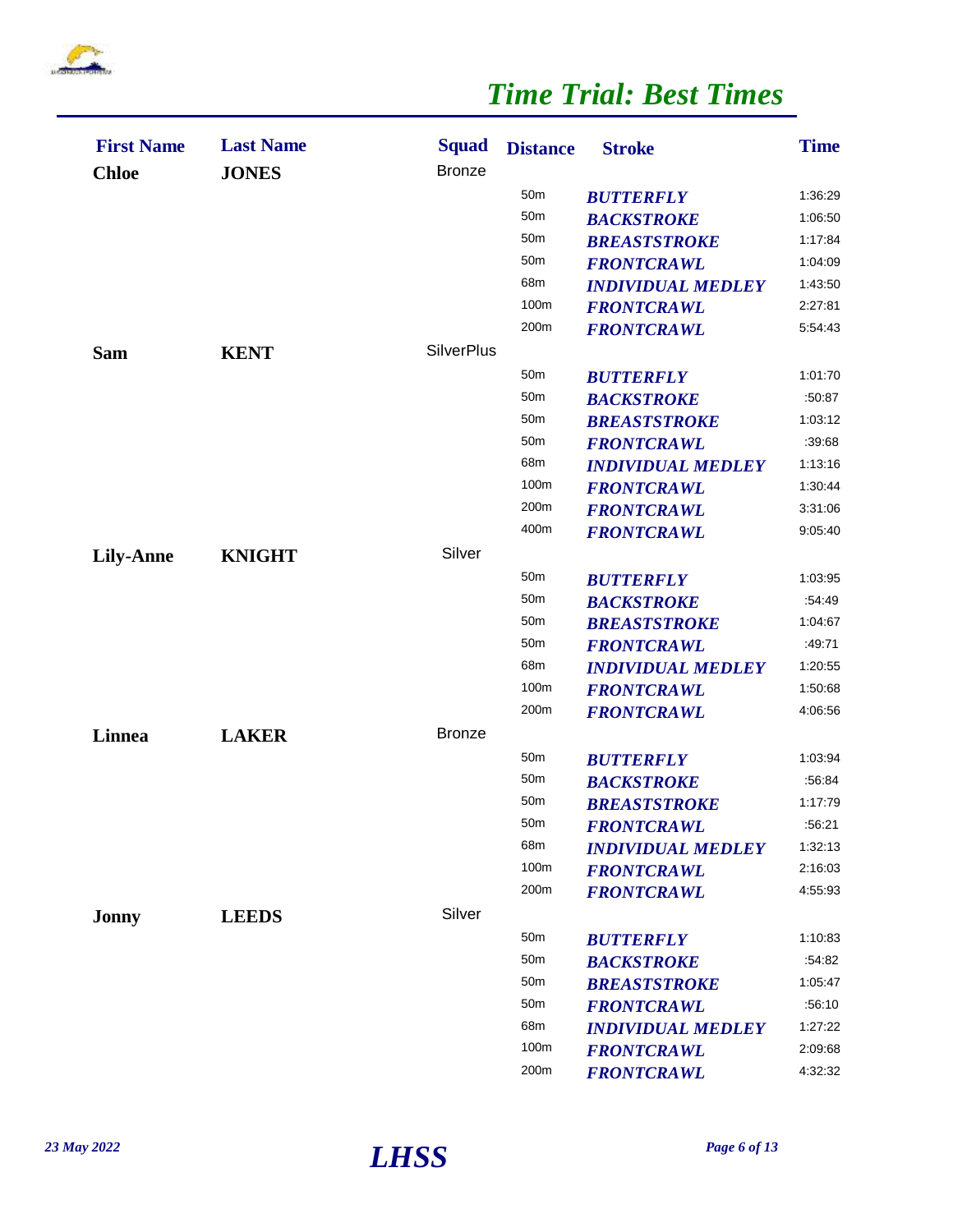

| <b>First Name</b><br><b>Ben</b> | <b>Last Name</b><br><b>LINKLATER</b> | <b>Squad</b><br><b>Bronze</b> | <b>Distance</b> | <b>Stroke</b>            | <b>Time</b> |
|---------------------------------|--------------------------------------|-------------------------------|-----------------|--------------------------|-------------|
|                                 |                                      |                               | 50 <sub>m</sub> | <b>BUTTERFLY</b>         | 1:06:73     |
|                                 |                                      |                               | 50 <sub>m</sub> | <b>BACKSTROKE</b>        | :56:21      |
|                                 |                                      |                               | 50 <sub>m</sub> | <b>BREASTSTROKE</b>      | 1:04:90     |
|                                 |                                      |                               | 50 <sub>m</sub> | <b>FRONTCRAWL</b>        | :48:87      |
|                                 |                                      |                               | 68m             | <b>INDIVIDUAL MEDLEY</b> | 1:20:90     |
|                                 |                                      |                               | 100m            | <b>FRONTCRAWL</b>        | 1:51:55     |
|                                 |                                      |                               | 200m            | <b>FRONTCRAWL</b>        | 4:39:12     |
| <b>Hendricks</b>                | <b>LONG</b>                          | <b>Bronze</b>                 |                 |                          |             |
|                                 |                                      |                               | 50 <sub>m</sub> | <b>BUTTERFLY</b>         | 1:16:03     |
|                                 |                                      |                               | 50 <sub>m</sub> | <b>BACKSTROKE</b>        | 1:01:15     |
|                                 |                                      |                               | 50 <sub>m</sub> | <b>BREASTSTROKE</b>      | 1:10:97     |
|                                 |                                      |                               | 50 <sub>m</sub> | <b>FRONTCRAWL</b>        | :56:53      |
|                                 |                                      |                               | 68m             | <b>INDIVIDUAL MEDLEY</b> | 1:30:50     |
|                                 |                                      |                               | 100m            | <b>FRONTCRAWL</b>        | 2:05:43     |
| <b>Reims</b>                    | <b>MCCARTHY</b>                      | Gold                          |                 |                          |             |
|                                 |                                      |                               | 50 <sub>m</sub> | <b>BUTTERFLY</b>         | .37.03      |
|                                 |                                      |                               | 50 <sub>m</sub> | <b>BACKSTROKE</b>        | :39:41      |
|                                 |                                      |                               | 50 <sub>m</sub> | <b>BREASTSTROKE</b>      | :46:40      |
|                                 |                                      |                               | 50 <sub>m</sub> | <b>FRONTCRAWL</b>        | :35.06      |
|                                 |                                      |                               | 68m             | <b>INDIVIDUAL MEDLEY</b> | :55:65      |
|                                 |                                      |                               | 100m            | <b>FRONTCRAWL</b>        | 1:20:22     |
|                                 |                                      |                               | 200m            | <b>FRONTCRAWL</b>        | 2:49:56     |
|                                 |                                      |                               | 400m            | <b>FRONTCRAWL</b>        | 7:08:80     |
| <b>Charlie</b>                  | <b>PARKIN-MARSH</b>                  | Silver                        |                 |                          |             |
|                                 |                                      |                               | 50 <sub>m</sub> | <b>BUTTERFLY</b>         | :57:51      |
|                                 |                                      |                               | 50 <sub>m</sub> | <b>BACKSTROKE</b>        | :49:58      |
|                                 |                                      |                               | 50 <sub>m</sub> | <b>BREASTSTROKE</b>      | 1:06:44     |
|                                 |                                      |                               | 50 <sub>m</sub> | <b>FRONTCRAWL</b>        | :45:83      |
|                                 |                                      |                               | 68m             | <b>INDIVIDUAL MEDLEY</b> | 1:13:88     |
|                                 |                                      |                               | 100m            | <b>FRONTCRAWL</b>        | 1:47:75     |
|                                 |                                      |                               | 200m            | <b>FRONTCRAWL</b>        | 3:54:93     |
| <b>Matthew</b>                  | <b>PRAINE</b>                        | <b>SilverPlus</b>             |                 |                          |             |
|                                 |                                      |                               | 50 <sub>m</sub> | <b>BUTTERFLY</b>         | :53:31      |
|                                 |                                      |                               | 50 <sub>m</sub> | <b>BACKSTROKE</b>        | :45.78      |
|                                 |                                      |                               | 50 <sub>m</sub> | <b>BREASTSTROKE</b>      | :53:53      |
|                                 |                                      |                               | 50 <sub>m</sub> | <b>FRONTCRAWL</b>        | :38:81      |
|                                 |                                      |                               | 68m             | <b>INDIVIDUAL MEDLEY</b> | 1:04:16     |
|                                 |                                      |                               | 100m            | <b>FRONTCRAWL</b>        | 1:28:56     |
|                                 |                                      |                               | 200m            | <b>FRONTCRAWL</b>        | 3:25:88     |
|                                 |                                      |                               | 400m            | <b>FRONTCRAWL</b>        | 7:53:89     |

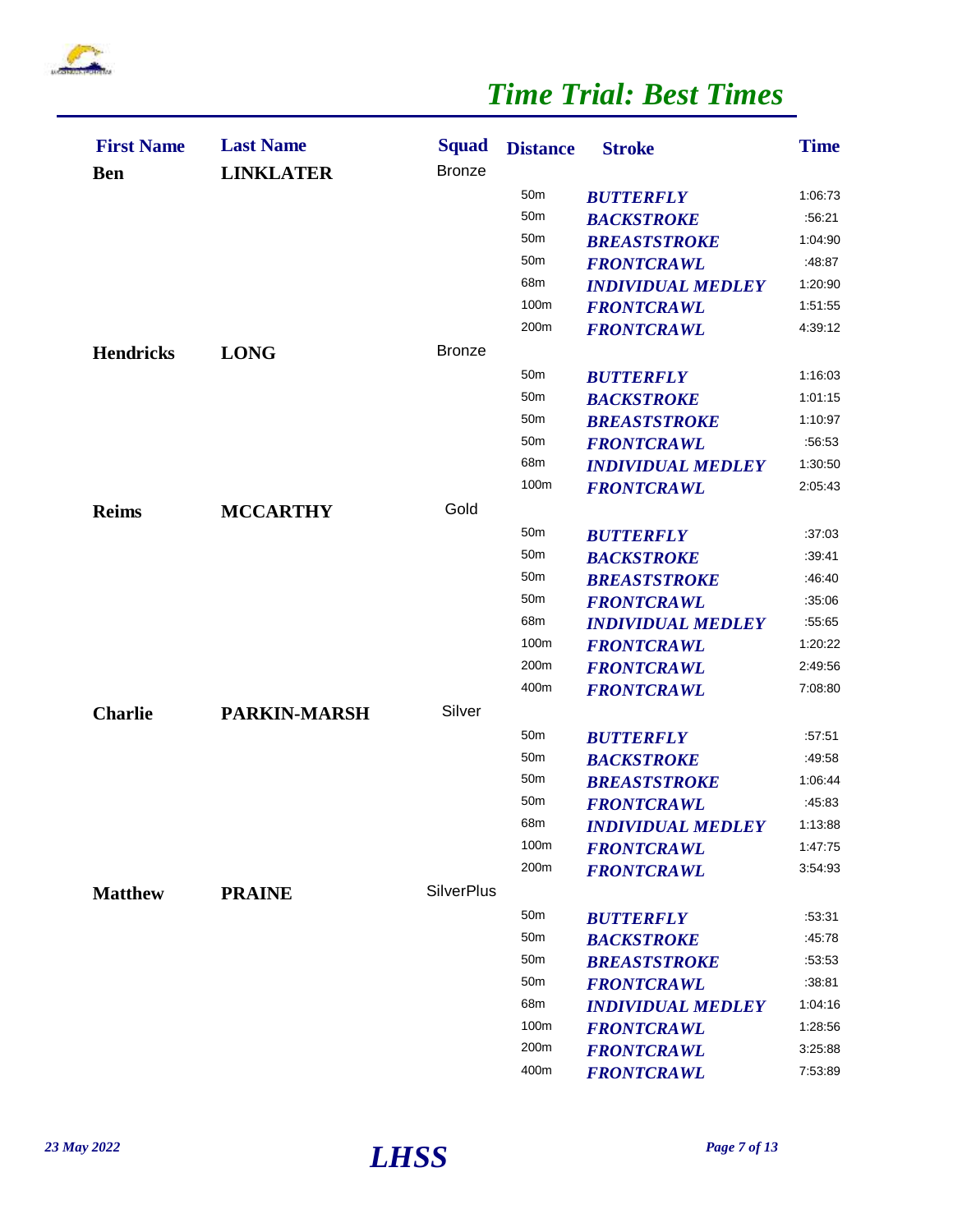

| <b>First Name</b><br><b>Morgan</b> | <b>Last Name</b><br><b>PRANGLE</b> | <b>Squad</b><br>Gold | <b>Distance</b> | <b>Stroke</b>            | <b>Time</b> |
|------------------------------------|------------------------------------|----------------------|-----------------|--------------------------|-------------|
|                                    |                                    |                      | 50 <sub>m</sub> | <b>BUTTERFLY</b>         | :41:09      |
|                                    |                                    |                      | 50 <sub>m</sub> | <b>BACKSTROKE</b>        | :43:65      |
|                                    |                                    |                      | 50 <sub>m</sub> | <b>BREASTSTROKE</b>      | :53:65      |
|                                    |                                    |                      | 50 <sub>m</sub> | <b>FRONTCRAWL</b>        | :38.81      |
|                                    |                                    |                      | 68m             | <b>INDIVIDUAL MEDLEY</b> | 1:04:69     |
|                                    |                                    |                      | 100m            | <b>FRONTCRAWL</b>        | 1:24:50     |
|                                    |                                    |                      | 200m            | <b>FRONTCRAWL</b>        | 3:03:84     |
|                                    |                                    |                      | 400m            | <b>FRONTCRAWL</b>        | 7:36:80     |
|                                    |                                    |                      | 1500m           | <b>FRONTCRAWL</b>        | 29:04:65    |
| <b>Hannah</b>                      | <b>ROBINSON</b>                    | <b>Bronze</b>        |                 |                          |             |
|                                    |                                    |                      | 50 <sub>m</sub> | <b>BUTTERFLY</b>         | 1:18:86     |
|                                    |                                    |                      | 50 <sub>m</sub> | <b>BACKSTROKE</b>        | 1:08:94     |
|                                    |                                    |                      | 50 <sub>m</sub> | <b>BREASTSTROKE</b>      | 1:23:12     |
|                                    |                                    |                      | 50 <sub>m</sub> | <b>FRONTCRAWL</b>        | 1:02:11     |
|                                    |                                    |                      | 68m             | <b>INDIVIDUAL MEDLEY</b> | 1:43:85     |
|                                    |                                    |                      | 100m            | <b>FRONTCRAWL</b>        | 2:26:06     |
|                                    |                                    |                      | 200m            | <b>FRONTCRAWL</b>        | 5:22:79     |
| <b>Max</b>                         | <b>ROWLINSON</b>                   | Gold                 |                 |                          |             |
|                                    |                                    |                      | 50 <sub>m</sub> | <b>BUTTERFLY</b>         | :42:57      |
|                                    |                                    |                      | 50 <sub>m</sub> | <b>BACKSTROKE</b>        | :38:72      |
|                                    |                                    |                      | 50 <sub>m</sub> | <b>BREASTSTROKE</b>      | :44:07      |
|                                    |                                    |                      | 50 <sub>m</sub> | <b>FRONTCRAWL</b>        | :34:35      |
|                                    |                                    |                      | 68m             | <b>INDIVIDUAL MEDLEY</b> | :55:47      |
|                                    |                                    |                      | 100m            | <b>FRONTCRAWL</b>        | 1:15:47     |
|                                    |                                    |                      | 200m            | <b>FRONTCRAWL</b>        | 2:44:13     |
|                                    |                                    |                      | 400m            | <b>FRONTCRAWL</b>        | 5:53:60     |
|                                    |                                    |                      | 400m            | <b>INDIVIDUAL MEDLEY</b> | 7:00:87     |
|                                    |                                    |                      | 800m            | <b>FRONTCRAWL</b>        | 12:10:79    |
| Emily                              | <b>RUSSELL</b>                     | Gold                 |                 |                          |             |
|                                    |                                    |                      | 50 <sub>m</sub> | <b>BUTTERFLY</b>         | :48:03      |
|                                    |                                    |                      | 50 <sub>m</sub> | <b>BACKSTROKE</b>        | :44:03      |
|                                    |                                    |                      | 50 <sub>m</sub> | <b>BREASTSTROKE</b>      | :53:50      |
|                                    |                                    |                      | 50 <sub>m</sub> | <b>FRONTCRAWL</b>        | :39:66      |
|                                    |                                    |                      | 68m             | <b>INDIVIDUAL MEDLEY</b> | 1:04:94     |
|                                    |                                    |                      | 100m            | <b>FRONTCRAWL</b>        | 1:26:94     |
|                                    |                                    |                      | 200m            | <b>FRONTCRAWL</b>        | 3:03:60     |
|                                    |                                    |                      | 400m            | <b>FRONTCRAWL</b>        | 6:40:65     |
|                                    |                                    |                      | 400m            | <b>INDIVIDUAL MEDLEY</b> | 7:44:53     |
|                                    |                                    |                      | 800m            | <b>FRONTCRAWL</b>        | 13:15:08    |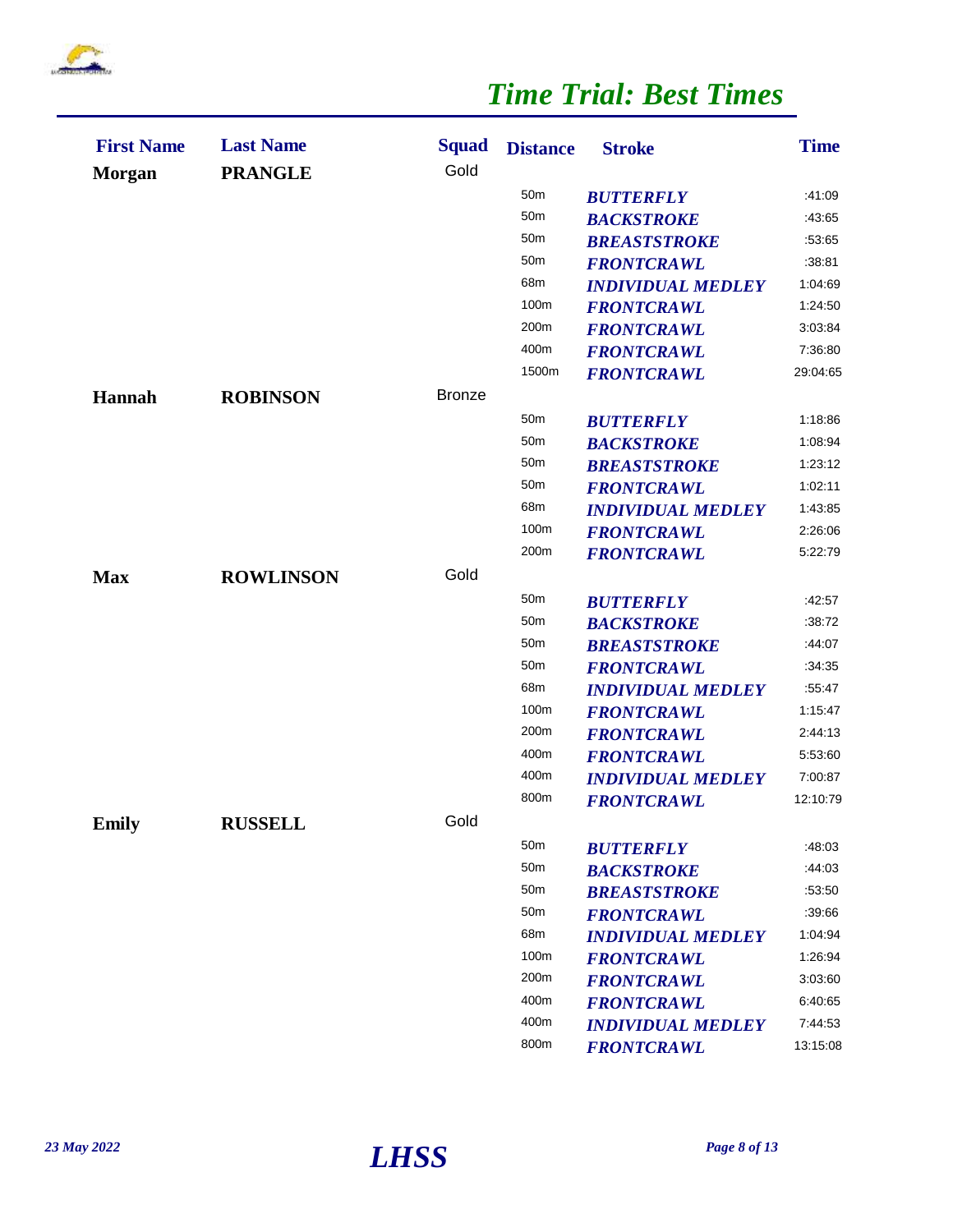

| <b>Squad</b><br><b>Last Name</b><br><b>First Name</b><br><b>Distance</b><br>Gold<br>Erin<br><b>SANSOM ZAJA</b> | <b>Time</b><br><b>Stroke</b>        |
|----------------------------------------------------------------------------------------------------------------|-------------------------------------|
| 50 <sub>m</sub>                                                                                                | :45:57<br><b>BUTTERFLY</b>          |
| 50 <sub>m</sub>                                                                                                | <b>BACKSTROKE</b><br>:42:71         |
| 50 <sub>m</sub>                                                                                                | <b>BREASTSTROKE</b><br>:52:51       |
| 50 <sub>m</sub>                                                                                                | :37.64<br><b>FRONTCRAWL</b>         |
| 68m                                                                                                            | 1:05:21<br><b>INDIVIDUAL MEDLEY</b> |
| 100m                                                                                                           | 1:45:14<br><b>FRONTCRAWL</b>        |
| 200m                                                                                                           | 3:32:37<br><b>FRONTCRAWL</b>        |
| <b>SilverPlus</b><br><b>SHARPE</b><br><b>Harry</b>                                                             |                                     |
| 50 <sub>m</sub>                                                                                                | :56:58<br><b>BUTTERFLY</b>          |
| 50 <sub>m</sub>                                                                                                | <b>BACKSTROKE</b><br>:42:71         |
| 50 <sub>m</sub>                                                                                                | :54:49<br><b>BREASTSTROKE</b>       |
| 50 <sub>m</sub>                                                                                                | <b>FRONTCRAWL</b><br>:43:59         |
| 68m                                                                                                            | 1:11:14<br><b>INDIVIDUAL MEDLEY</b> |
| 100m                                                                                                           | 1:40:56<br><b>FRONTCRAWL</b>        |
| 200m                                                                                                           | 3:33:25<br><b>FRONTCRAWL</b>        |
| 400m                                                                                                           | 8:54:20<br><b>FRONTCRAWL</b>        |
| Gold<br><b>SHERRIFF LEE</b><br>Evie                                                                            |                                     |
| 50 <sub>m</sub>                                                                                                | :39.24<br><b>BUTTERFLY</b>          |
| 50 <sub>m</sub>                                                                                                | :35.87<br><b>BACKSTROKE</b>         |
| 50 <sub>m</sub>                                                                                                | <b>BREASTSTROKE</b><br>:45:40       |
| 50 <sub>m</sub>                                                                                                | :33:96<br><b>FRONTCRAWL</b>         |
| 68m                                                                                                            | :53:89<br><b>INDIVIDUAL MEDLEY</b>  |
| 100m                                                                                                           | 1:13:22<br><b>FRONTCRAWL</b>        |
| 200m                                                                                                           | 2:39:73<br><b>FRONTCRAWL</b>        |
| 400m                                                                                                           | 5:42:88<br><b>FRONTCRAWL</b>        |
| 400m                                                                                                           | 6:12:88<br><b>INDIVIDUAL MEDLEY</b> |
| 800m                                                                                                           | 11:37:89<br><b>FRONTCRAWL</b>       |
| <b>BronzePlus</b><br><b>SMEE</b><br><b>Jones</b>                                                               |                                     |
| 50m                                                                                                            | 1:09:92<br><b>BUTTERFLY</b>         |
| 50 <sub>m</sub>                                                                                                | <b>BACKSTROKE</b><br>1:00:03        |
| 50m                                                                                                            | 1:15:68<br><b>BREASTSTROKE</b>      |
| 50 <sub>m</sub>                                                                                                | :51.81<br><b>FRONTCRAWL</b>         |
| 68m                                                                                                            | 1:28:66<br><b>INDIVIDUAL MEDLEY</b> |
| 100m                                                                                                           | 1:36:60<br><b>FRONTCRAWL</b>        |
| 200m                                                                                                           |                                     |

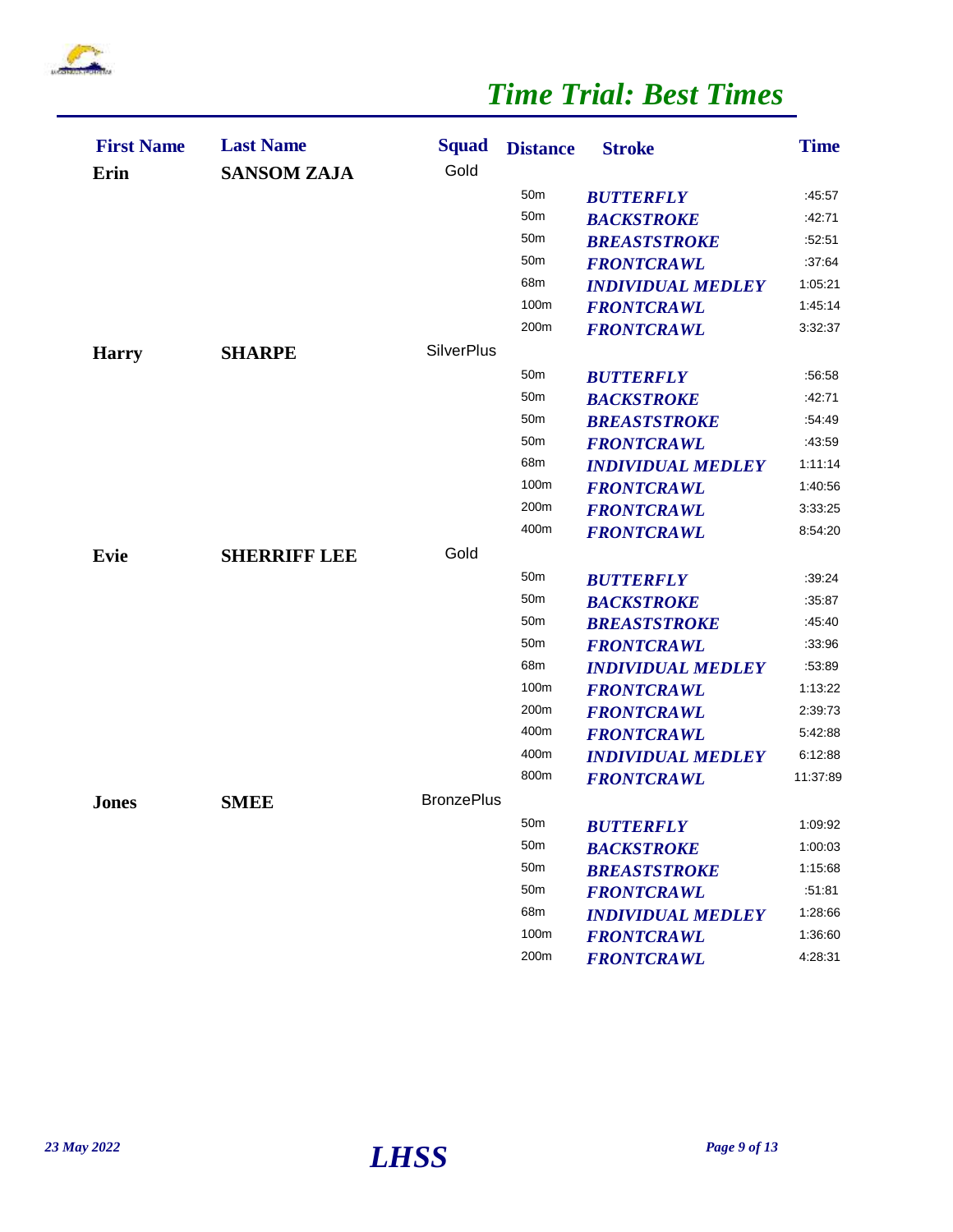

| <b>First Name</b><br><b>Daisy</b> | <b>Last Name</b><br><b>SMITH</b> | <b>Squad</b><br>Gold | <b>Distance</b> | <b>Stroke</b>            | <b>Time</b> |
|-----------------------------------|----------------------------------|----------------------|-----------------|--------------------------|-------------|
|                                   |                                  |                      | 50 <sub>m</sub> | <b>BUTTERFLY</b>         | :33:57      |
|                                   |                                  |                      | 50 <sub>m</sub> | <b>BACKSTROKE</b>        | :38:88      |
|                                   |                                  |                      | 50 <sub>m</sub> | <b>BREASTSTROKE</b>      | :44.23      |
|                                   |                                  |                      | 50 <sub>m</sub> | <b>FRONTCRAWL</b>        | :31:90      |
|                                   |                                  |                      | 68m             | <b>INDIVIDUAL MEDLEY</b> | :52:13      |
|                                   |                                  |                      | 100m            | <b>FRONTCRAWL</b>        | 1:13:03     |
|                                   |                                  |                      | 200m            | <b>FRONTCRAWL</b>        | 2:35:43     |
|                                   |                                  |                      | 400m            | <b>FRONTCRAWL</b>        | 5:31:45     |
|                                   |                                  |                      | 400m            | <b>INDIVIDUAL MEDLEY</b> | 6:39:83     |
|                                   |                                  |                      | 800m            | <b>FRONTCRAWL</b>        | 11:16:51    |
|                                   |                                  |                      | 1500m           | <b>FRONTCRAWL</b>        | 26:03:70    |
| Lola                              | <b>SWINDELLS</b>                 | Gold                 |                 |                          |             |
|                                   |                                  |                      | 50m             | <b>BUTTERFLY</b>         | :47:78      |
|                                   |                                  |                      | 50 <sub>m</sub> | <b>BACKSTROKE</b>        | :39:98      |
|                                   |                                  |                      | 50 <sub>m</sub> | <b>BREASTSTROKE</b>      | :48:29      |
|                                   |                                  |                      | 50 <sub>m</sub> | <b>FRONTCRAWL</b>        | :36:25      |
|                                   |                                  |                      | 68m             | <b>INDIVIDUAL MEDLEY</b> | :59:03      |
|                                   |                                  |                      | 100m            | <b>FRONTCRAWL</b>        | 1:21:10     |
|                                   |                                  |                      | 200m            | <b>FRONTCRAWL</b>        | 3:06:66     |
|                                   |                                  |                      | 400m            | <b>FRONTCRAWL</b>        | 6:24:99     |
|                                   |                                  |                      | 400m            | <b>INDIVIDUAL MEDLEY</b> | 7:46:79     |
|                                   |                                  |                      | 800m            | <b>FRONTCRAWL</b>        | 13:35:89    |
|                                   |                                  |                      | 1500m           | <b>FRONTCRAWL</b>        | 29:10:88    |
| <b>Evie</b>                       | <b>TAPLIN</b>                    | Silver               |                 |                          |             |
|                                   |                                  |                      | 50 <sub>m</sub> | <b>BUTTERFLY</b>         | :53:15      |
|                                   |                                  |                      | 50 <sub>m</sub> | <b>BACKSTROKE</b>        | :46:27      |
|                                   |                                  |                      | 50 <sub>m</sub> | <b>BREASTSTROKE</b>      | :57:32      |
|                                   |                                  |                      | 50m             | <b>FRONTCRAWL</b>        | :44:86      |
|                                   |                                  |                      | 68m             | <b>INDIVIDUAL MEDLEY</b> | 1:08:22     |
|                                   |                                  |                      | 100m            | <b>FRONTCRAWL</b>        | 1:47:76     |
|                                   |                                  |                      | 200m            | <b>FRONTCRAWL</b>        | 4:01:89     |

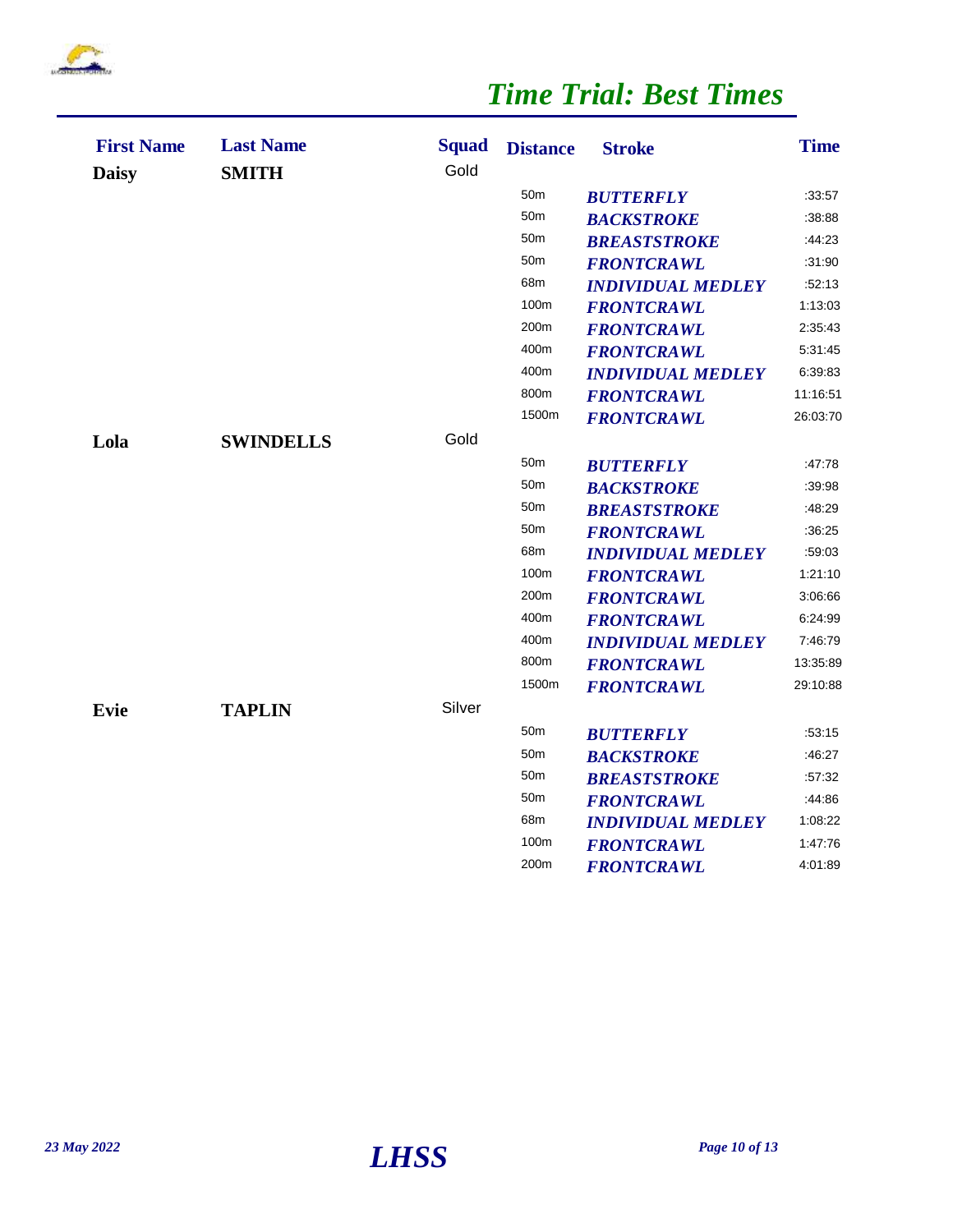

| <b>First Name</b><br><b>Finley</b> | <b>Last Name</b><br><b>TAPLIN</b> | <b>Squad</b><br>Gold | <b>Distance</b> | <b>Stroke</b>            | <b>Time</b> |
|------------------------------------|-----------------------------------|----------------------|-----------------|--------------------------|-------------|
|                                    |                                   |                      | 50 <sub>m</sub> | <b>BUTTERFLY</b>         | :37:75      |
|                                    |                                   |                      | 50 <sub>m</sub> | <b>BACKSTROKE</b>        | :36:75      |
|                                    |                                   |                      | 50 <sub>m</sub> | <b>BREASTSTROKE</b>      | :38:04      |
|                                    |                                   |                      | 50 <sub>m</sub> | <b>FRONTCRAWL</b>        | :32:31      |
|                                    |                                   |                      | 68m             | <b>INDIVIDUAL MEDLEY</b> | :51:04      |
|                                    |                                   |                      | 100m            | <b>FRONTCRAWL</b>        | 1:09:78     |
|                                    |                                   |                      | 200m            | <b>FRONTCRAWL</b>        | 2:36:03     |
|                                    |                                   |                      | 400m            | <b>FRONTCRAWL</b>        | 5:24:51     |
|                                    |                                   |                      | 400m            | <b>INDIVIDUAL MEDLEY</b> | 6:19:44     |
|                                    |                                   |                      | 800m            | <b>FRONTCRAWL</b>        | 11:22:78    |
|                                    |                                   |                      | 1500m           | <b>FRONTCRAWL</b>        | 26:36:50    |
| Amelia                             | <b>TOMSETT</b>                    | Silver               |                 |                          |             |
|                                    |                                   |                      | 50 <sub>m</sub> | <b>BUTTERFLY</b>         | 1:04:72     |
|                                    |                                   |                      | 50 <sub>m</sub> | <b>BACKSTROKE</b>        | :52:66      |
|                                    |                                   |                      | 50 <sub>m</sub> | <b>BREASTSTROKE</b>      | :55.43      |
|                                    |                                   |                      | 50 <sub>m</sub> | <b>FRONTCRAWL</b>        | :45:56      |
|                                    |                                   |                      | 68m             | <b>INDIVIDUAL MEDLEY</b> | 1:15:85     |
|                                    |                                   |                      | 100m            | <b>FRONTCRAWL</b>        | 1:43:16     |
|                                    |                                   |                      | 200m            | <b>FRONTCRAWL</b>        | 3:50:56     |
| <b>Maisie-Jayne</b>                | <b>TOPP</b>                       | <b>Bronze</b>        |                 |                          |             |
|                                    |                                   |                      | 50 <sub>m</sub> | <b>BUTTERFLY</b>         | :57:06      |
|                                    |                                   |                      | 50 <sub>m</sub> | <b>BACKSTROKE</b>        | :51:56      |
|                                    |                                   |                      | 50 <sub>m</sub> | <b>BREASTSTROKE</b>      | :58:97      |
|                                    |                                   |                      | 50 <sub>m</sub> | <b>FRONTCRAWL</b>        | :43:63      |
|                                    |                                   |                      | 68m             | <b>INDIVIDUAL MEDLEY</b> | 1:13:62     |
|                                    |                                   |                      | 100m            | <b>FRONTCRAWL</b>        | 1:59:55     |
|                                    |                                   |                      | 200m            | <b>FRONTCRAWL</b>        | 4:23:47     |
| Aidan                              | <b>TSANG</b>                      | Gold                 |                 |                          |             |
|                                    |                                   |                      | 50m             | <b>BUTTERFLY</b>         | :37:60      |
|                                    |                                   |                      | 50 <sub>m</sub> | <b>BACKSTROKE</b>        | :36.71      |
|                                    |                                   |                      | 50 <sub>m</sub> | <b>BREASTSTROKE</b>      | :41:31      |
|                                    |                                   |                      | 50 <sub>m</sub> | <b>FRONTCRAWL</b>        | :34:87      |
|                                    |                                   |                      | 68m             | <b>INDIVIDUAL MEDLEY</b> | :54:07      |
|                                    |                                   |                      | 100m            | <b>FRONTCRAWL</b>        | 1:28:19     |
|                                    |                                   |                      | 200m            | <b>FRONTCRAWL</b>        | 3:08:60     |
|                                    |                                   |                      | 400m            | <b>FRONTCRAWL</b>        | 6:37:85     |
|                                    |                                   |                      | 400m            | <b>INDIVIDUAL MEDLEY</b> | 7:19:98     |
|                                    |                                   |                      | 800m            | <b>FRONTCRAWL</b>        | 13:35:66    |

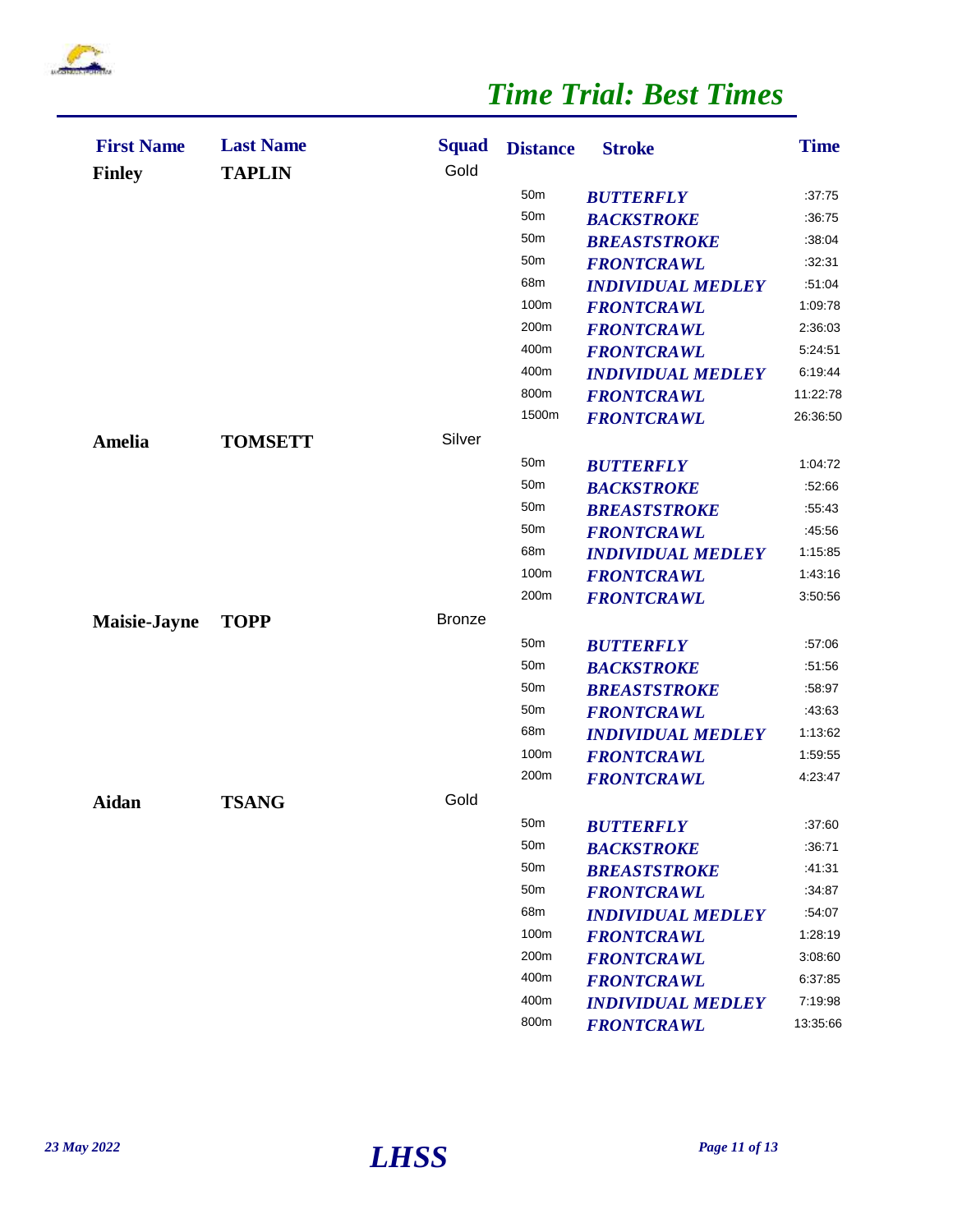

| <b>First Name</b><br><b>Evalynn</b> | <b>Last Name</b><br><b>VINEY</b> | <b>Squad</b><br><b>Bronze</b> | <b>Distance</b> | <b>Stroke</b>            | <b>Time</b> |
|-------------------------------------|----------------------------------|-------------------------------|-----------------|--------------------------|-------------|
|                                     |                                  |                               | 50 <sub>m</sub> | <b>BUTTERFLY</b>         | 1:06:96     |
|                                     |                                  |                               | 50 <sub>m</sub> | <b>BACKSTROKE</b>        | :55:64      |
|                                     |                                  |                               | 50 <sub>m</sub> | <b>BREASTSTROKE</b>      | 1:17:46     |
|                                     |                                  |                               | 50 <sub>m</sub> | <b>FRONTCRAWL</b>        | :51:88      |
|                                     |                                  |                               | 68m             | <b>INDIVIDUAL MEDLEY</b> | 1:30:00     |
|                                     |                                  |                               | 100m            | <b>FRONTCRAWL</b>        | 2:04:39     |
| <b>Ben</b>                          | <b>WILLIAMSON</b>                | Silver                        |                 |                          |             |
|                                     |                                  |                               | 50 <sub>m</sub> | <b>BUTTERFLY</b>         | .51:00      |
|                                     |                                  |                               | 50 <sub>m</sub> | <b>BACKSTROKE</b>        | :53:69      |
|                                     |                                  |                               | 50 <sub>m</sub> | <b>BREASTSTROKE</b>      | :53:41      |
|                                     |                                  |                               | 50 <sub>m</sub> | <b>FRONTCRAWL</b>        | :44:44      |
|                                     |                                  |                               | 68m             | <b>INDIVIDUAL MEDLEY</b> | 1:11:07     |
|                                     |                                  |                               | 100m            | <b>FRONTCRAWL</b>        | 1:45:03     |
|                                     |                                  |                               | 200m            | <b>FRONTCRAWL</b>        | 4:50:35     |
| Georgina                            | <b>WILSON</b>                    | <b>Bronze</b>                 |                 |                          |             |
|                                     |                                  |                               | 50 <sub>m</sub> | <b>BUTTERFLY</b>         | 1:20:28     |
|                                     |                                  |                               | 50 <sub>m</sub> | <b>BACKSTROKE</b>        | :59:34      |
|                                     |                                  |                               | 50 <sub>m</sub> | <b>BREASTSTROKE</b>      | 1:17:56     |
|                                     |                                  |                               | 50 <sub>m</sub> | <b>FRONTCRAWL</b>        | :51:85      |
|                                     |                                  |                               | 68m             | <b>INDIVIDUAL MEDLEY</b> | 1:31:03     |
|                                     |                                  |                               | 100m            | <b>FRONTCRAWL</b>        | 2:16:97     |
|                                     |                                  |                               | 200m            | <b>FRONTCRAWL</b>        | 4:17:82     |
| Amelia                              | <b>WOODFORD</b>                  | Gold                          |                 |                          |             |
|                                     |                                  |                               | 50 <sub>m</sub> | <b>BUTTERFLY</b>         | :43:50      |
|                                     |                                  |                               | 50 <sub>m</sub> | <b>BACKSTROKE</b>        | :42:78      |
|                                     |                                  |                               | 50 <sub>m</sub> | <b>BREASTSTROKE</b>      | :46:75      |
|                                     |                                  |                               | 50 <sub>m</sub> | <b>FRONTCRAWL</b>        | :37:69      |
|                                     |                                  |                               | 68m             | <b>INDIVIDUAL MEDLEY</b> | :58:97      |
|                                     |                                  |                               | 100m            | <b>FRONTCRAWL</b>        | 1:23:50     |
|                                     |                                  |                               | 200m            | <b>FRONTCRAWL</b>        | 2:59:22     |
|                                     |                                  |                               | 400m            | <b>FRONTCRAWL</b>        | 6:17:21     |
|                                     |                                  |                               | 400m            | <b>INDIVIDUAL MEDLEY</b> | 7:23:66     |
|                                     |                                  |                               | 800m            | <b>FRONTCRAWL</b>        | 13:20:79    |
|                                     |                                  |                               | 1500m           | <b>FRONTCRAWL</b>        | 25:42:56    |
| <b>Beau</b>                         | <b>WOODFORD</b>                  | <b>BronzePlus</b>             |                 |                          |             |
|                                     |                                  |                               | 50 <sub>m</sub> | <b>BUTTERFLY</b>         | 1:04:22     |
|                                     |                                  |                               | 50 <sub>m</sub> | <b>BACKSTROKE</b>        | :48:57      |
|                                     |                                  |                               | 50 <sub>m</sub> | <b>BREASTSTROKE</b>      | 1:03:47     |
|                                     |                                  |                               | 50 <sub>m</sub> | <b>FRONTCRAWL</b>        | :59:05      |
|                                     |                                  |                               | 68m             | <b>INDIVIDUAL MEDLEY</b> | 1:23:70     |
|                                     |                                  |                               | 100m            | <b>FRONTCRAWL</b>        | 2:04:38     |
|                                     |                                  |                               | 200m            | <b>FRONTCRAWL</b>        | 4:50:19     |
|                                     |                                  |                               |                 |                          |             |